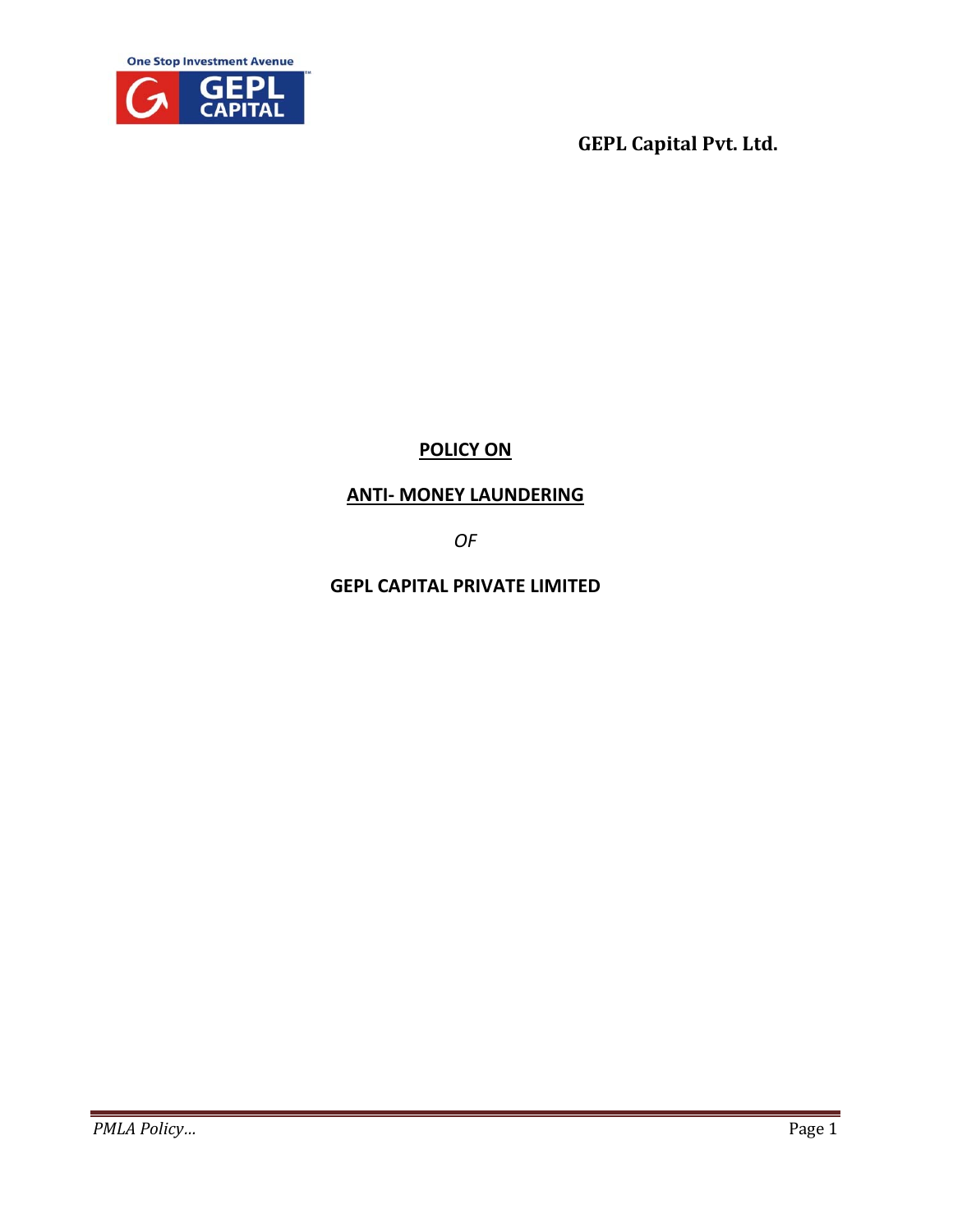

## **Introduction**

Pursuant to the recommendation made by the Financial Action Task Force on Anti Money Laundering standards, SEBI had issue the guidelines on Anti Money Laundering standards vide their notification no. SEBI/HO/MIRSD/DOS3/CIR/P/2018/104 dated July 04, 2018 , ISD/CIR/RR/AML/1/6 dated 18th January 2006 and vide letter no. ISD/CIR/RR/AML/2/6 dated 20th March 2006 had issue the obligation on Intermediaries registered under section 12 of the Securities and Exchange Board of India Act, 1992. As per the SEBI guidelines, all Intermediaries have been advice to ensure that proper policy frameworks are put in place as per the guidelines on Anti Money Laundering standards notify by SEBI

GEPL Capital Pvt. Ltd. had designed this policy of PMLA and effective AML program to prohibit and actively prevent the money laundering and any activity that facilitates money laundering or the funding of terrorist or criminal activities or flow of illegal money or hiding money to avoid paying taxes. **Money Laundering** can be defined as engaging in financial transactions that involve income derived from criminal activity, transactions designed to conceal the true origin of criminally derived proceeds and appears to have been received through legitimate sources/origins.

## **Applicability**

These policies and procedures apply to all employees of GEPL Capital Pvt. Ltd. (GEPL) and all its subsidiaries and are to be read in conjunction with the existing guidelines. The following procedures have been established to ensure that all employees know the identity of their customers and take appropriate steps to combat money laundering.

## **Objective**

The objective of this policy framework is to:

- a. Create awareness and provide clarity on KYC standards and AML measures.
- b. To have a proper Customer Due Diligence (CDD) process before registering clients.
- c. To monitor/maintain records of all cash transactions of the value of more than Rs.10 lacs.
- d. To maintain records of all series of integrally connected cash transactions within one calendar month.
- e. To monitor and report suspicious transactions.
- f. To discourage and identify money laundering or terrorist financing activities.
- g. To take adequate and appropriate measures to follow the spirit of the PMLA.

## **Designated Director / Principle officer**

The company has designated Mr. Vivek Gupta as Principle officer & Designated Director. He is responsible for overseeing the implementation of this Policy. Employees shall refer all matters concerning the issues covered by this Policy to the Designated Officer and shall act in accordance with his instructions in this behalf.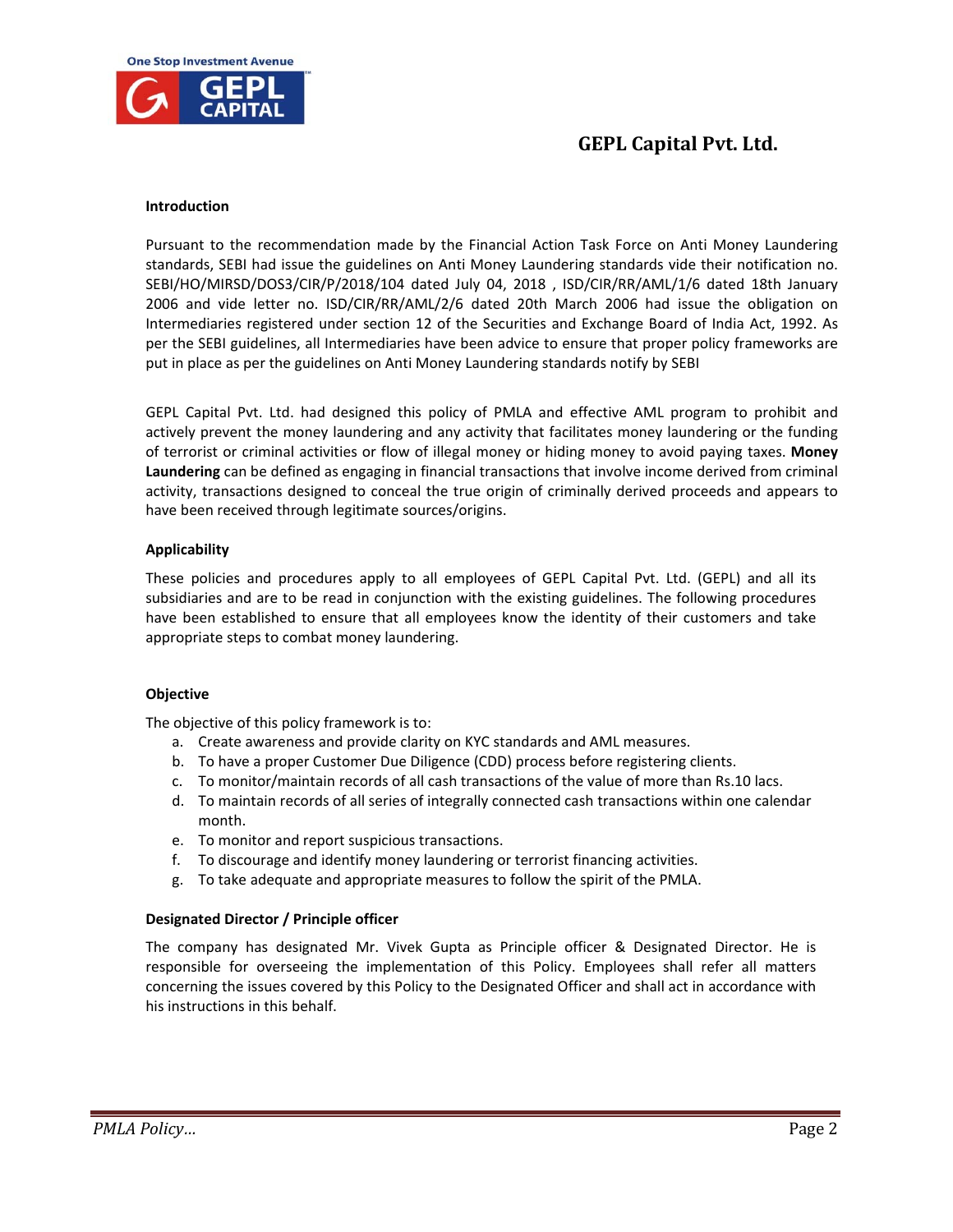

All submissions required to be made by Employees in terms of this Policy shall be addressed to the Designated Officer. The Designated Officer shall be responsible for maintaining and updating all records to be kept by GEPL in accordance with this Policy or any applicable laws/regulations.

## **Policy and procedures to Combat Money Laundering and Terrorist Financing**

GEPL has resolved that it would, as an internal policy, take adequate measures to prevent money laundering and shall put in place a frame work for identifying, monitoring and reporting suspected money laundering or terrorist financing transactions to FIU as per the guidelines of PMLA Rules, 2002. Further, GEPL shall regularly review the policies and procedures on PMLA and Terrorist Financing to ensure their effectiveness.

## **Implementation of this Policy**

GEPL appointed Mr. Vivek Gupta as the Designated Director to ensure overall compliance with the obligations imposed under the PML Act and the Rules. The Designated Director will ensure filing of necessary reports with the Financial Intelligence Unit (FIU –IND). The Principal officer would act as a central reference point in facilitating onward reporting of suspicious transactions and for playing an active role in the identification and assessment of potentially suspicious transactions.

## **The main aspect of this policy is the Customer Due Diligence Process which means:**

- $\triangleright$  Obtaining sufficient information about the client in order to identify who is the actual beneficial owner of the securities or on whose behalf transaction is conducted. The beneficial owner is the natural person or persons on whose behalf a transaction is being conducted. It also incorporates those persons who exercise ultimate effective control over a legal person or arrangement.
- $\triangleright$  Verify the customer's identity using reliable, independent source document, data or information.
- $\triangleright$  Conduct on-going due diligence and scrutiny of the account/client to ensure that the transaction conducted are consistent with the client's background/financial status, its activities and risk profile.

## **The Customer Due Diligence Process includes three specific parameters:**

- $\triangleright$  Policy for Acceptance of Clients
- $\triangleright$  Client Identification Procedure
- $\triangleright$  Suspicious Transactions identification & reporting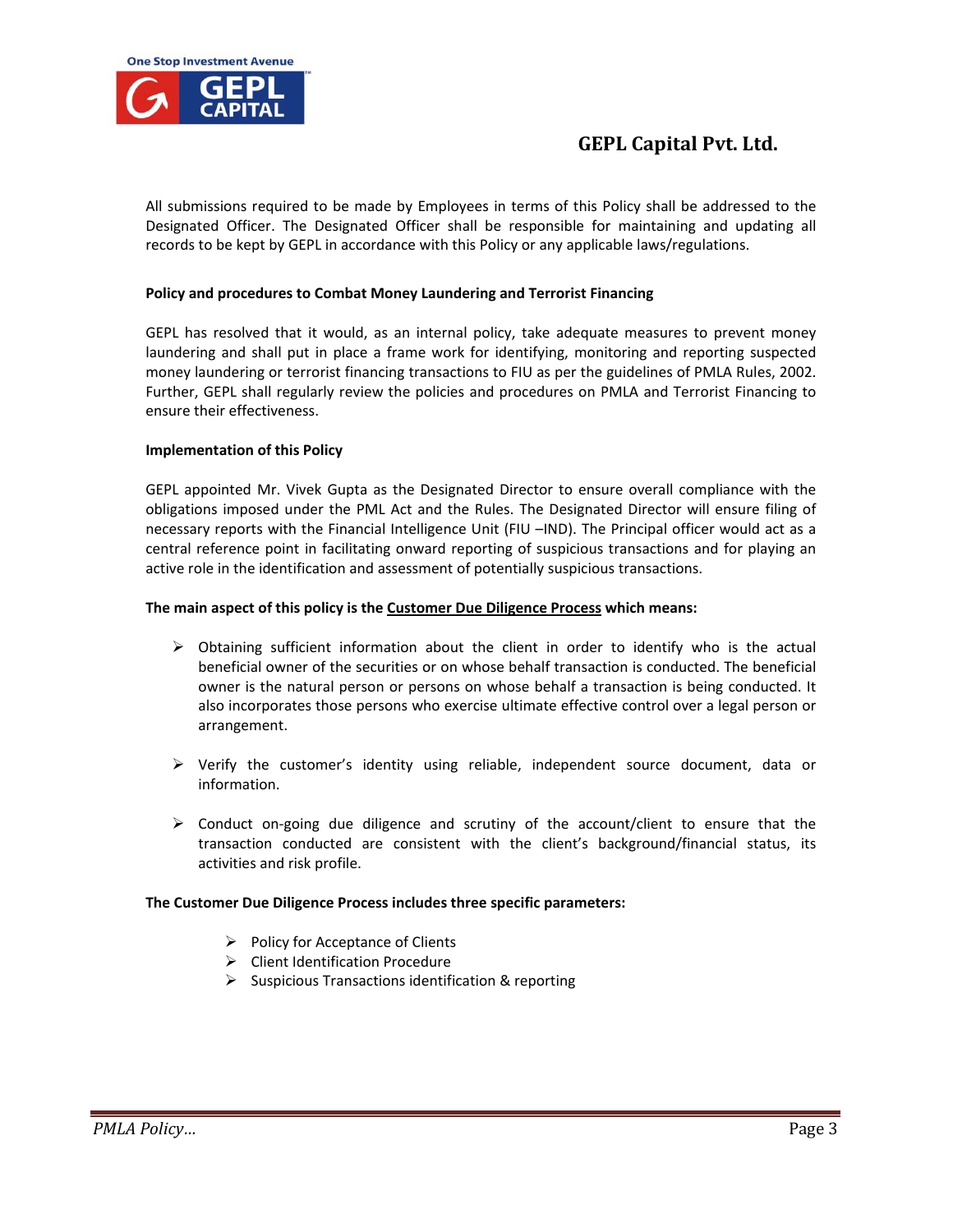

#### **Customer Acceptance Policy**

We accept client whom we are able to meet personally. Either the client should visit the office/branch or concerned official may visit the client at his residence / office address to get the necessary documents filled in and signed. As far as possible, ensure that the new client is introduced by an existing client.

In case of accounts are opened in the name of NRI. (If the company cannot personally verify the NRI Client), the company / KYC team shall ensure the photocopies of all the KYC documents/ Proofs and PAN Card are attested by Indian Embassy or Consulate General in the country where the NRI resides. The attesting authority affixes a "Verified with Originals" stamp on the said documents. The photocopies of the KYC documents and PAN Card should be sign by NRI. If the NRI comes in person to open the account, the above attestation are required may be waived.

Detailed search to be carried out to find that the Client is not in defaulters / negative list of regulators. GEPL Obtain completes information from the client. It should be ensured that the initial forms taken by the clients are filled in completely. All photocopies submitted by the client are checked against original documents without any exception. Ensure that the 'Know Your Client' guidelines are followed without any exception. All supporting documents as specified by Securities and Exchange Board of India (SEBI) and Exchanges are obtained and verified.

Do not accept clients with identity matching persons known to have criminal background: Check whether the client's identify matches with any person having known criminal background or is not banned in any other manner, whether in terms of criminal or civil proceedings by any enforcement/regulatory agency worldwide.

KYC team shall check following sites before admitting any person as client:

- http://www.un.org/sc/committees/1267/consolist.shtml
- http://www.un.org/sc/committees/1988/list.shtml
- www.sebi.gov.in: for prosecution database and vanishing companies database.
- www.fatf‐gafi.org
- www.watchoutinvestor.com

## **Clients of Special category**

We are very careful while accepting clients of special category like

- i. Non‐Resident clients
- ii. High net-worth clients (clients having annual income of Rs. 25 Lakhs or more or Net worth of Rs. 10 Crores or more.)
- iii. Trust, Charities, Non-Governmental Organizations (NGOs) and organizations receiving donations.
- iv. Companies having close family shareholdings or beneficial ownership
- v. Politically Exposed Persons (PEP) Politically exposed persons are individuals who are or have been entrusted with prominent public functions in a foreign country, e.g., Heads of States or of Governments, senior politicians, senior government/judicial/military officers, senior executives of state-owned corporations, important political party officials, applied to the accounts of the family members or close relatives of PEPs.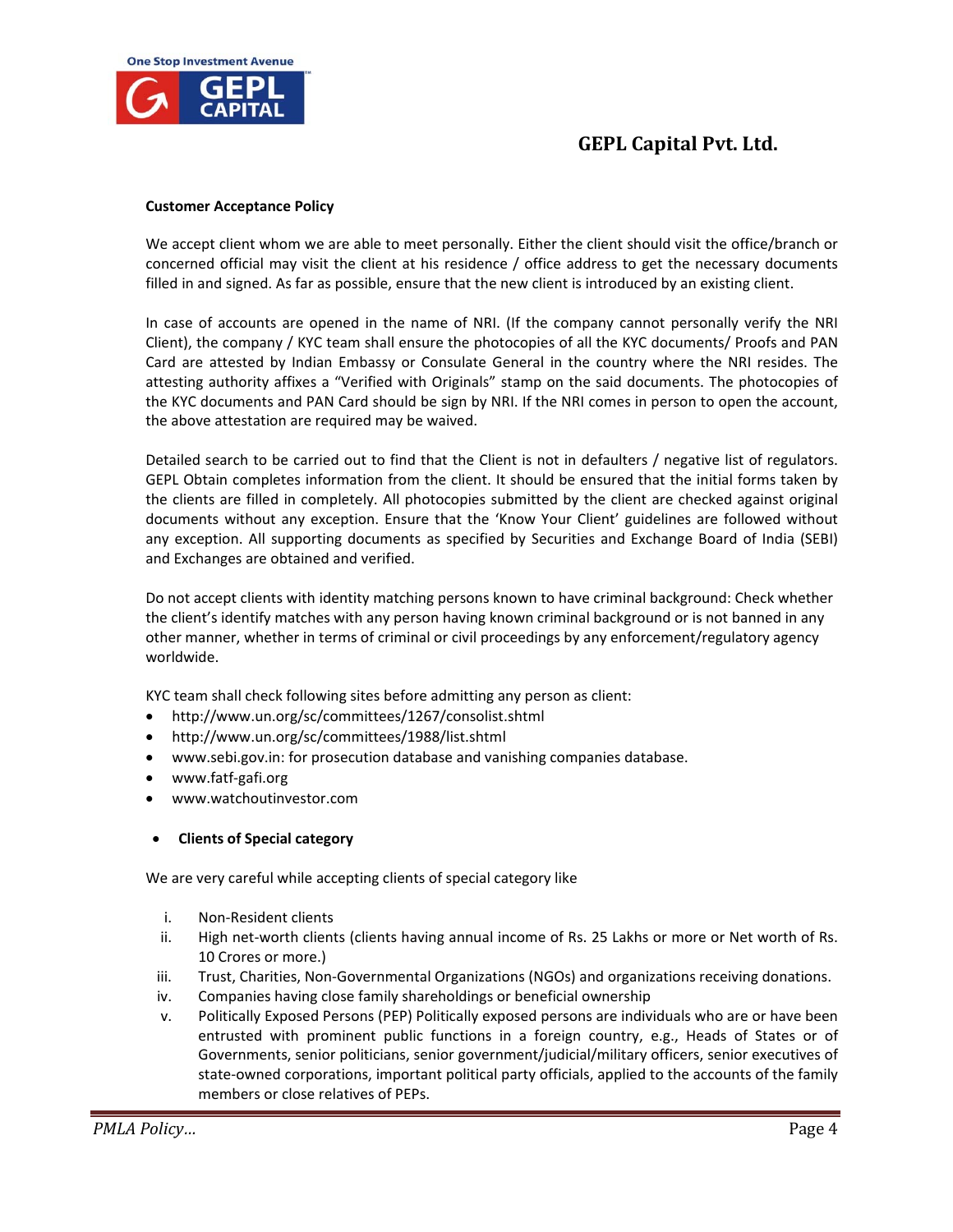

- vi. Companies offering foreign exchange offerings
- vii. Clients in high risk countries (like Libya, Pakistan, and Afghanistan etc.) where existence / effectiveness of money laundering controls is suspect, where there is unusual banking secrecy, countries active in narcotics production, countries where corruption (as per Transparency International Corruption Perception Index) is highly prevalent, countries against which government sanctions are applied, countries reputed to be any of the following –Havens / sponsors of international terrorism, offshore financial centres, tax havens, countries where fraud is highly prevalent.
- viii. Non face to face clients
- ix. Clients with dubious reputation as per public information available etc.
- x. persons of foreign origin, companies having closed shareholding / ownership, companies dealing in foreign currency, shell companies, overseas entities, clients in high risk countries, ‐.
- xi. Current/Former Head of State, Current / Former senior high profile politician, ‐ Or clients from high risk countries
- xii. Clients belonging to countries where corruption / fraud level is high (like Nigeria, Burma etc.)

**Guidelines on Identification of Beneficial Ownership***:* For non‐individual customers as part of the due diligence measures sufficient information must be obtained in order to identify persons who beneficially own or control securities account. Whenever it is apparent that the securities acquired or maintained through an account are beneficially owned by a party other than the client, that party should be identified and verified using client identification and verification procedures as early as possible. The beneficial owner is the natural person or persons who ultimately own, control, or influence a client and/or persons on whose behalf a transaction(s) is/are being conducted. It includes persons who exercise ultimate effective control over a legal person or arrangement.

**Do not accept client registration forms which are suspected to be fictitious**: Ensure that no account is being opened in a fictitious / benami name or on an anonymous basis.

**Do not compromise on submission of mandatory information/ documents**: Client's account should be opened only on receipt of mandatory information along with authentic supporting documents as per the regulatory guidelines. Do not open the accounts where the client refuses to provide information/documents and we should have sufficient reason to reject the client towards this reluctance.

## **Customer Identification Procedure (FOR NEW CLIENTS)**

*Objective*: To have a mechanism in place to establish identity of the client along with firm proof of address to prevent opening of any account which is fictitious / benami / anonymous in nature.

## **Documents which can be relied upon:**

- **PAN Card**: PAN card is mandatory and is most reliable document as only one card is issued to an individual and we can independently check its genuineness through IT website.
- **ADDRESS Proof**: For valid address proof we can rely on Voter's Identity Card, Passport, Bank Statement, Aadhaar Letter, Ration card and latest Electricity/telephone bill in the name of the client.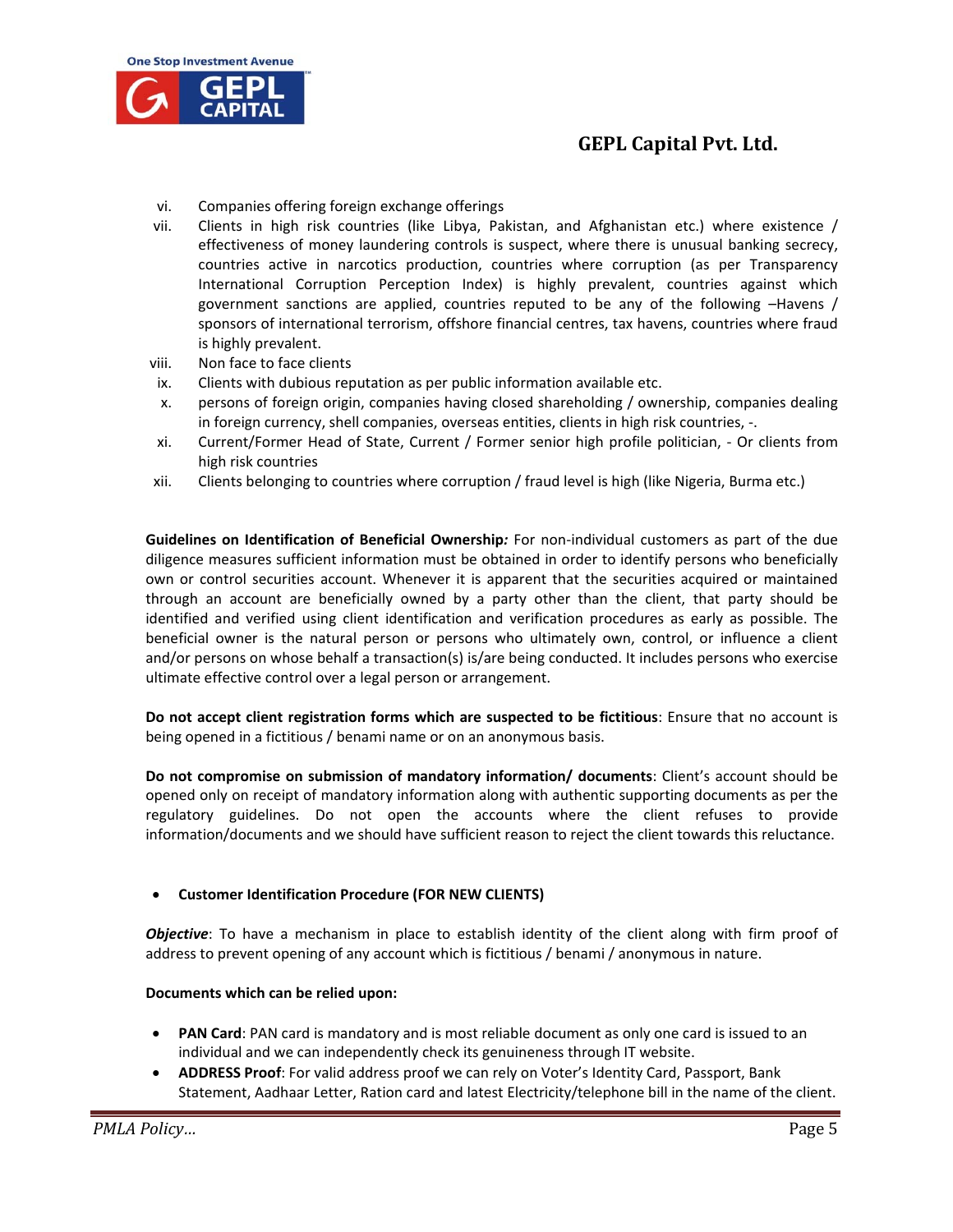

## **Documents to be obtained as part of customer identification procedure for new clients:**

| <b>Types of entity</b>       | <b>Documentary requirements</b>                                                           |
|------------------------------|-------------------------------------------------------------------------------------------|
| Corporate                    | Copy of the balance sheets for the last 2 financial years (to be submitted<br>$\bullet$   |
|                              | every year).                                                                              |
|                              | Copy of latest share holding pattern including list of all those holding                  |
|                              | control, either directly or indirectly, in the company in terms of SEBI                   |
|                              | takeover Regulations, duly certified by the company secretary/Whole                       |
|                              | time director/MD (to be submitted every year).                                            |
|                              | Photograph, POI, POA, PAN and DIN numbers of whole time<br>٠                              |
|                              | directors/two directors in charge of day to day operations.                               |
|                              | Photograph, POI, POA, PAN of individual promoters holding control -<br>$\bullet$          |
|                              | either directly or indirectly.                                                            |
|                              | Copies of the Memorandum and Articles of Association and certificate of<br>٠              |
|                              | incorporation.                                                                            |
|                              | Copy of the Board Resolution for investment in securities / commodities<br>٠              |
|                              | market.                                                                                   |
|                              | Authorised signatories list with specimen signatures.<br>٠                                |
| Partnership firm             | Copy of the balance sheets for the last 2 financial years (to be submitted<br>$\bullet$   |
|                              | every year).                                                                              |
|                              | Certificate of registration (for registered partnership firms only)<br>٠                  |
|                              | Copy of partnership deed.<br>٠                                                            |
|                              | Authorised signatories list with specimen signatures.<br>٠                                |
|                              | Photograph, POI, POA, PAN of Partners.<br>٠                                               |
| <b>Trust</b>                 | Copy of the balance sheets for the last 2 financial years (to be submitted<br>$\bullet$   |
|                              | every year).                                                                              |
|                              | Certificate of registration (for registered trust only).<br>٠                             |
|                              | Copy of Trust deed.<br>$\bullet$                                                          |
|                              | List of trustees certified by managing trustees/CA.<br>$\bullet$                          |
|                              | Photograph, POI, POA, PAN of Trustees.<br>$\bullet$                                       |
| <b>HUF</b>                   | PAN of HUF.<br>$\bullet$                                                                  |
|                              | Deed of declaration of HUF/ List of coparceners.                                          |
|                              | Bank pass-book/bank statement in the name of HUF.<br>٠                                    |
|                              | Photograph, POI, POA, PAN of Karta.<br>$\bullet$                                          |
| Unincorporated               | Proof of Existence/Constitution document.<br>$\bullet$                                    |
| <b>Association or a</b>      | Resolution of the managing body & Power of Attorney granted to transact<br>$\bullet$      |
| <b>Body of Individuals</b>   | business on its behalf.                                                                   |
|                              | Authorized signatories list with specimen signatures.<br>٠                                |
| <b>Banks/Institutional</b>   | Copy of the constitution/registration or annual report/balance sheet for the<br>$\bullet$ |
| <b>Investors</b>             | last 2 financial years.                                                                   |
|                              | Authorized signatories list with specimen signatures                                      |
| <b>Foreign Institutional</b> | Copy of SEBI registration certificate.<br>$\bullet$                                       |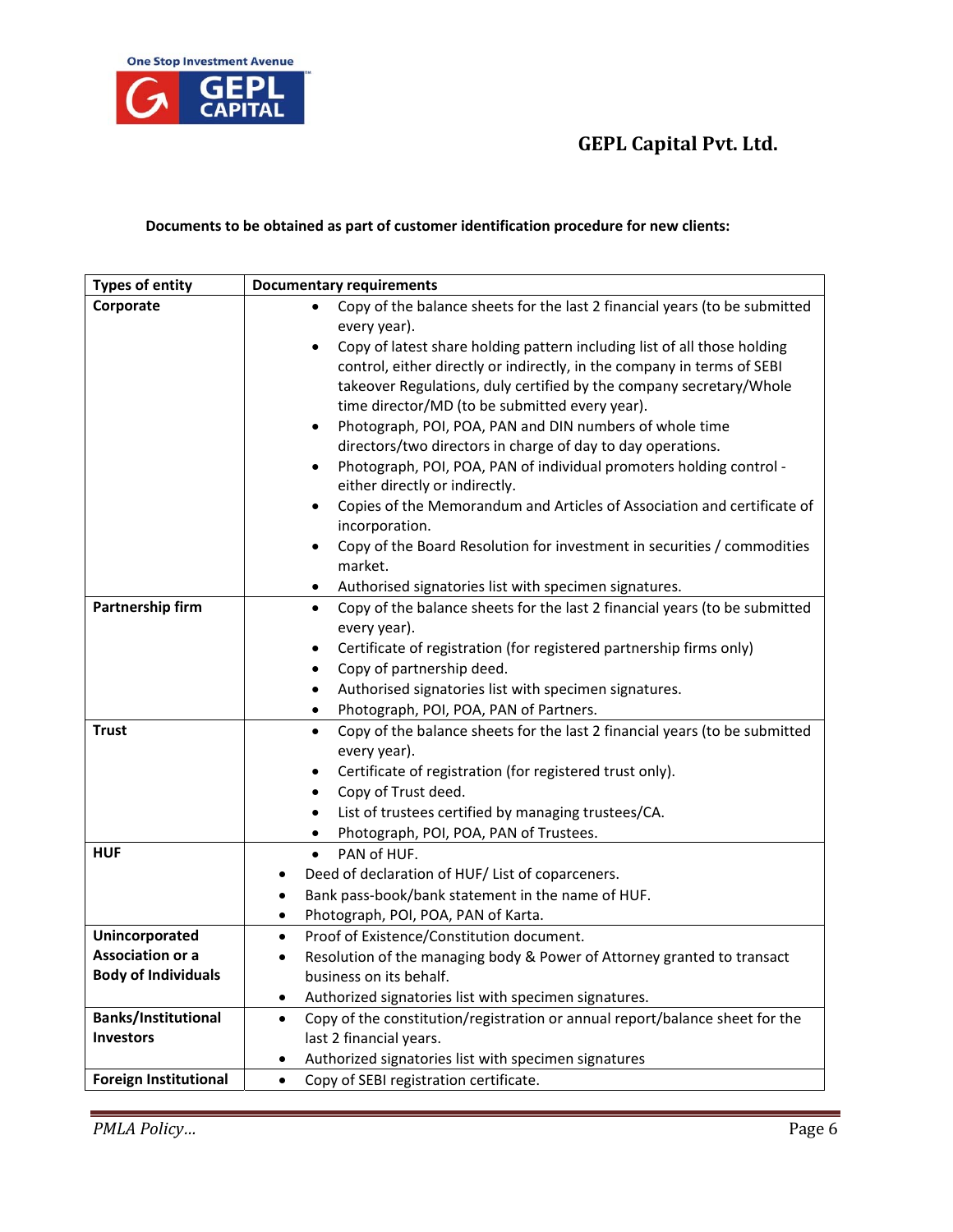

| <b>Investors</b>          | Authorized signatories list with specimen signatures.                        |
|---------------------------|------------------------------------------------------------------------------|
| Army/Government           | Self-certification on letterhead.                                            |
| <b>Bodies</b>             | Authorized signatories list with specimen signatures.                        |
| <b>Registered Society</b> | Copy of Registration Certificate under Societies Registration Act.           |
|                           | List of Managing Committee members.                                          |
|                           | Committee resolution for persons authorised to act as authorised signatories |
|                           | with specimen signatures.                                                    |
|                           | True copy of Society Rules and Bye Laws certified by the Chairman/Secretary. |
| NRI account -             | Copy of the PIS permission issued by the bank                                |
| Repatriable/non-          | Copy of the passport                                                         |
| repatriable               | Copy of PAN card                                                             |
|                           | Proof of overseas address and Indian address                                 |
|                           | Copy of the bank statement                                                   |
|                           | Copy of the demat statement                                                  |
|                           | If the account is handled through a mandate holder, copy of the valid        |
|                           | PoA/mandate.                                                                 |

#### **Money Laundering risk assessments**

Risk assessment on money laundering is dependent on kind of customers the Company deals with. Typically, risks are increased if the money launderer can hide behind corporate structures such as limited companies, offshore trusts, special purpose vehicles and nominee arrangements. The Risk Assessment is required in order to assess and take effective measures to mitigate its money laundering and terrorist financing risk with respect to clients, countries or geographical areas, nature and volume of transactions, payment methods used by clients etc. The risk assessment shall also take into account any country specific information that is circulated by the government of India and SEBI from time to time, as well as, the updated list of individuals and entities who are subjected to sanction measures as required under the various United Nations Security Resolutions these can be accessed at

- http://www.un.org/sc/committies/1267/aq\_sanctions\_list.shtml
- http://www.un.org/sc/committies/1988/list.shtml

## **Risk classification**

The level of Money Laundering (ML) risks that the Company is exposed to by an investor relationship depends on:

- a. Type of the customer and nature of business
- b. Type of product/service availed by the customer
- c. Country where the Customer is domiciled

Based on the above criteria, the customers may be classified into three Money laundering relationship depends on: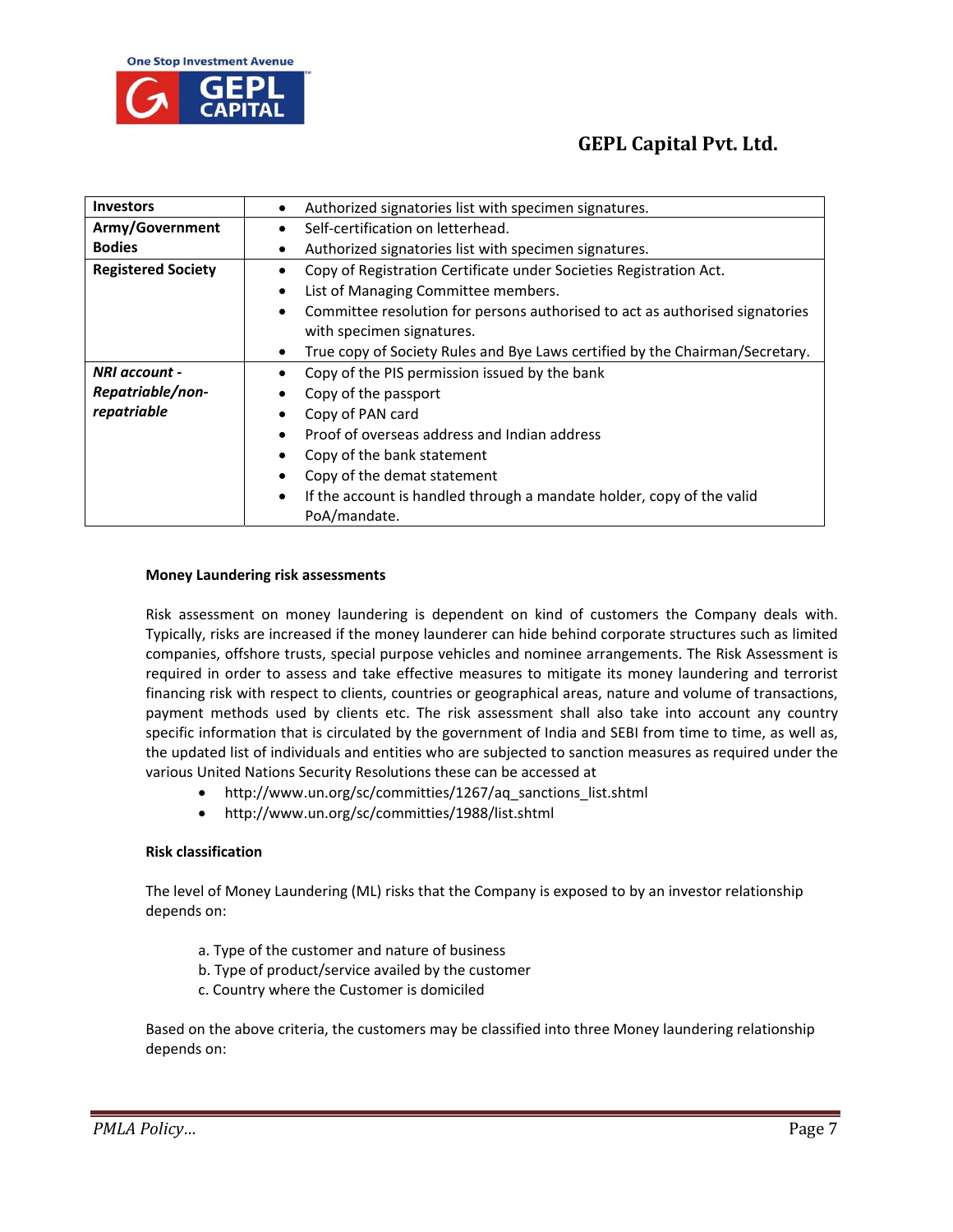

- **1. High Risk**
- **2. Medium Risk**
- **3. Low risk**

| <b>Risk Category</b> | <b>Indicative List of clients</b>                                                                                                                                                                                                                                                                                                                                                                                                                                                                                                                                                                                                                                                                                                                                                                                                                                                                                                                                                                                                                                  |
|----------------------|--------------------------------------------------------------------------------------------------------------------------------------------------------------------------------------------------------------------------------------------------------------------------------------------------------------------------------------------------------------------------------------------------------------------------------------------------------------------------------------------------------------------------------------------------------------------------------------------------------------------------------------------------------------------------------------------------------------------------------------------------------------------------------------------------------------------------------------------------------------------------------------------------------------------------------------------------------------------------------------------------------------------------------------------------------------------|
| <b>High Risk</b>     | Non Assisted Online clients<br>1 <sub>1</sub><br>Non-resident clients (NRI);<br>2.<br>High Net worth clients (HNI)<br>3.<br>Trust, Charities, NGOs and organizations receiving donations.<br>4.<br>Companies having close family shareholdings or Beneficial Ownership.<br>5.<br>Politically Exposed Persons (PEP) of Foreign Origin<br>6.<br>7. Current /Former Head of State, Current or Former Senior High profile<br>politicians and connected persons (immediate family, close advisors and<br>companies in which such individuals have interest or significant<br>influence);<br>8. Companies offering Foreign Exchange offerings;<br>9. Clients in high risk Countries (where existence / effectiveness of money<br>laundering controls is suspect, Countries reputed to be any of the<br>following -- Havens / sponsors of international terrorism, offshore<br>financial centers, tax havens, countries where fraud is highly prevalent;<br>10. Non-face to face clients;<br>11. Clients with dubious reputation as per public information available etc. |
| <b>Medium Risk</b>   | Individual and Non-Individual clients falling under the definition of<br>Speculators, Day Traders and all clients trading in Futures and Options<br>segment, in case of a client where there is continuous margin shortfall,<br>regular instances of cheque dishonoured are categorised as medium risk<br>clients                                                                                                                                                                                                                                                                                                                                                                                                                                                                                                                                                                                                                                                                                                                                                  |
| Low Risk             | Senior Citizens, Salaried Employees and a major portion of clients who<br>indulge in delivery based trading & clients who are not covered in the high &<br>medium risk profile are treated as Low risk Profile client.                                                                                                                                                                                                                                                                                                                                                                                                                                                                                                                                                                                                                                                                                                                                                                                                                                             |

This list is indicative. The risk profile also depends on trading pattern, payment pattern, financial status and background of the client. GEPL shall put in place system of periodical review of risk categorization of accounts and the need for applying enhanced due diligence measures in case of higher risk perception on a client. For High Risk Clients, categorization should be carried out at least once in a six month while for Medium and Low Risk Clients, categorization frequency should be once in a year.

## **The following safeguards are to be followed while accepting the clients:**

- 1. The client account should not be opened in a fictitious / benami name or on an anonymous basis.
- 2. Risk perception of the client need to defined having regarded to: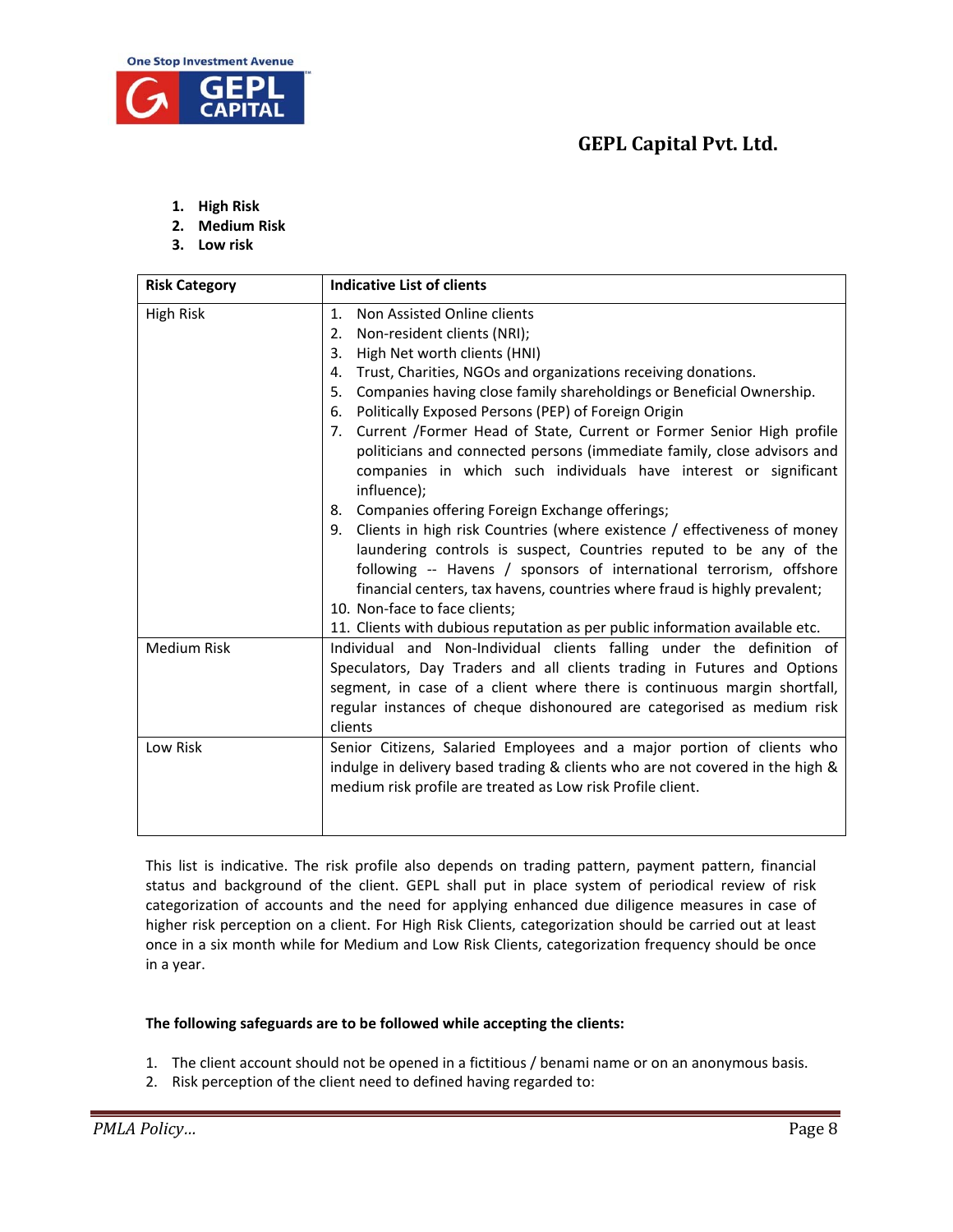

- a) Client's' location (registered office address, correspondence addresses and other addresses if applicable);
- b) Nature of business activity, tracing turnover etc. and
- c) Manner of making payment for transactions undertaken.
- d) Documentation like KYC, Broker‐client agreement and Risk Disclosure Document and other information from different category of client prescribed by SEBI and any other regulatory authority to be collected depending on perceived risk and having regard to the requirement to the Prevention of Money Laundering Act, 2002, guidelines issued by RBI and SEBI from time to time.
- e) Ensure that a client account is not opened where the organization is unable to apply appropriate client's due diligence measures / KYC policies. This may be applicable in cases where it is not possible to ascertain the identity of the client, information provided to the organization is suspected to be non-genuine, perceived non-co-operation of the client in providing full and complete information. Discontinue to do business with such a person and file a suspicious activity report. We can also evaluate whether there is suspicious trading in determining whether to freeze or close the account. Should be cautious to ensure that it does not return securities or money that may be from suspicious trades. However, we can consult the relevant authorities in determining what action should be taken when it suspects suspicious trading.
- f) We need to comply with adequate formalities when client is permitted to act on behalf of another person / entity. It should be clearly specified the manner in which the account should be operated, transaction limits for the operation, additional authority required for transactions exceeding a specified quantity / value and other appropriate details. The rights and responsibilities of both the persons (i.e. the agent‐client registered with Broker, as well as the person on whose behalf the agent is acting) should be clearly laid down. Adequate verification of a person's authority to act on behalf the customer should be carried out.
- g) Necessary checks and balance to be put in place before opening an account so as to ensure that the identity of the client does not match with any person having known criminal background or is not banned in any other manner, whether in terms of criminal or civil proceedings by any enforcement agency worldwide.

## **For new clients:**

- a. Each client should be met in person, before accepting the KYC. The client should be met at the Registered Office or any of the branch offices as per mutual convenience of the client and ourselves.
- b. Verify the PAN details on the Income Tax website.
- c. All documentary proofs given by the client should be verified with original.
- d. Documents like latest Income Tax returns, annual accounts, etc. should be obtained for ascertaining the financial status. If required, obtain additional information/document from the client to ascertain his background and financial status.
- e. Obtain complete information about the client and ensure that the KYC documents are properly filled up, signed and dated. Scrutinize the forms received at branch office thoroughly before forwarding it to RO for account opening.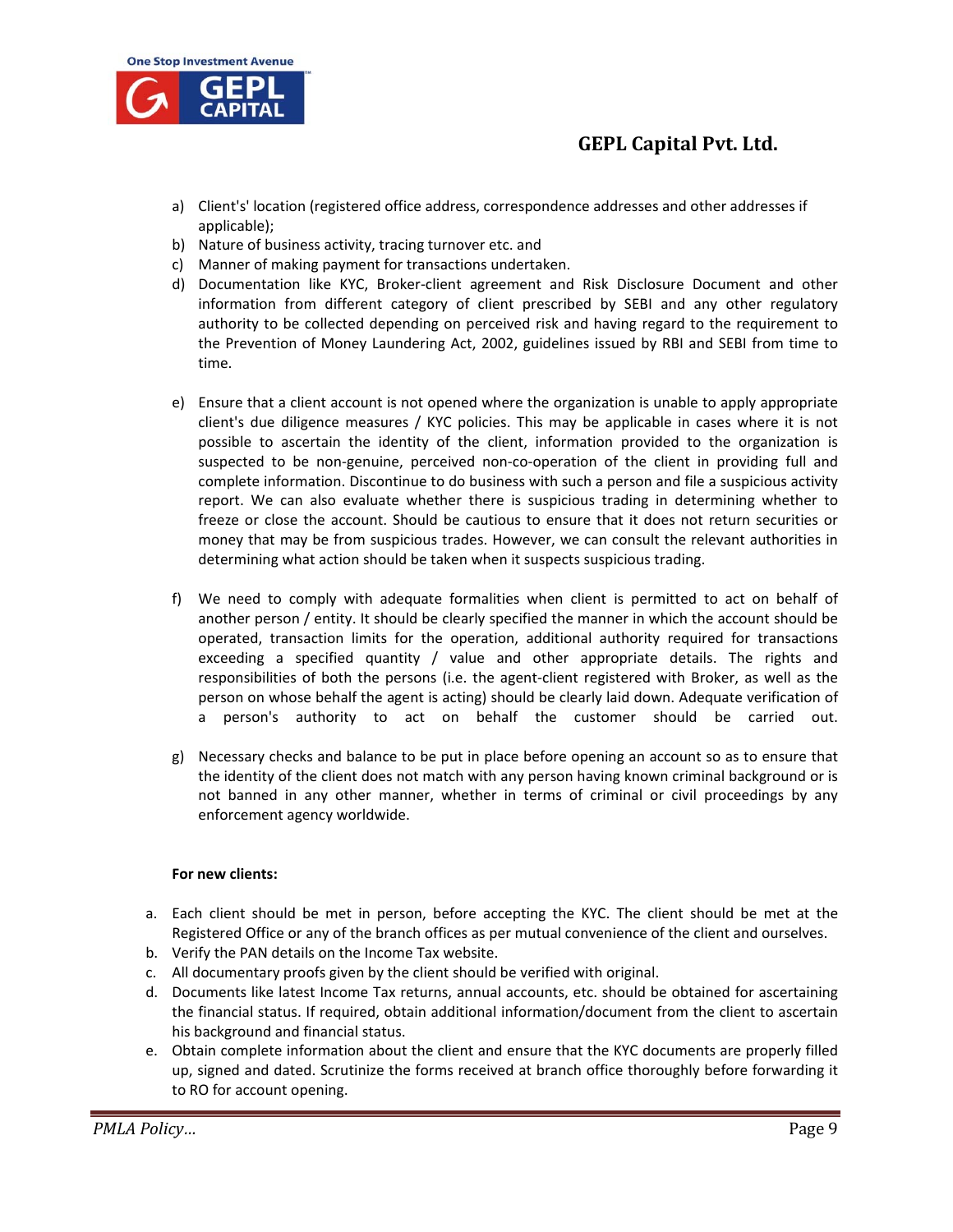

- f. Ensure that the details mentioned in the KYC matches with the documentary proofs provided and with the general verification done by us.
- g. If the client does not provide the required information, then we should not open the account of such clients.
- h. As far as possible, a prospective client can be accepted only if introduced by GEPL existing client or associates or known entity. However, in case of walk‐in clients, extra steps should be taken to ascertain the financial and general background of the client.
- i. If the account is opened by a PoA/Mandate Holder, then we need to clearly ascertain the relationship of the PoA/Mandate Holder with the client. Apply the KYC procedures to the PoA/Mandate Holder also.
- j. We should not open any accounts in fictitious / benami / anonymous basis.
- k. We should not open accounts where we are unable to apply appropriate KYC procedures.

## **For existing clients :**

- a. Keep updating the financial status of the client by obtaining the latest Income Tax Return, Networth Certificate, Annual Accounts etc.
- b. Update the details of the client like address, contact number, demat details, bank details etc. In case, at any point of time, we are not able to contact the client either at the address or on the phone number, contact the introducer and try to find out alternative contact details.
- c. Check whether the client's identity matches with any person having known criminal background or is not banned in any other manner, whether in terms of criminal or civil proceedings by any local enforcement / regulatory agency. For scrutiny / back ground check of the clients / HNI, websites such as www.watchoutinvestors.com should be referred. Also, Prosecution Database / List of Vanishing Companies available on www.sebi.gov.in and RBI Defaulters Database available on www.cibil.com should be checked.
- d. Scrutinize minutely the records / documents pertaining to clients of special category (like Nonresident clients, High Net worth Clients, Trusts, Charities, NGOs, Companies having close family shareholding, Politically exposed persons, persons of foreign origin, Current/Former Head of State, Current/Former senior high profile politician, Companies offering foreign exchange offerings, etc.) or clients from high‐risk countries (like Libya, Pakistan, Afghanistan, etc.) or clients belonging to countries where corruption / fraud is highly prevalent.
- e. Review the above details on an going basis to ensure that the transactions being conducted are consistent with our knowledge of customers, its business and risk profile, taking into account, where necessary, the customer's source of funds.

## **Mandate Holder Policy**

- The primary objective of this policy is to ensure that we are aware as to who is the ultimate beneficiary of the transaction and that the transactions executed, through the mandate holder are bonafide.
- It is possible that some of the individual clients might appoint a mandate holder. Normally the trading account is opened in the name of various family members and one the family member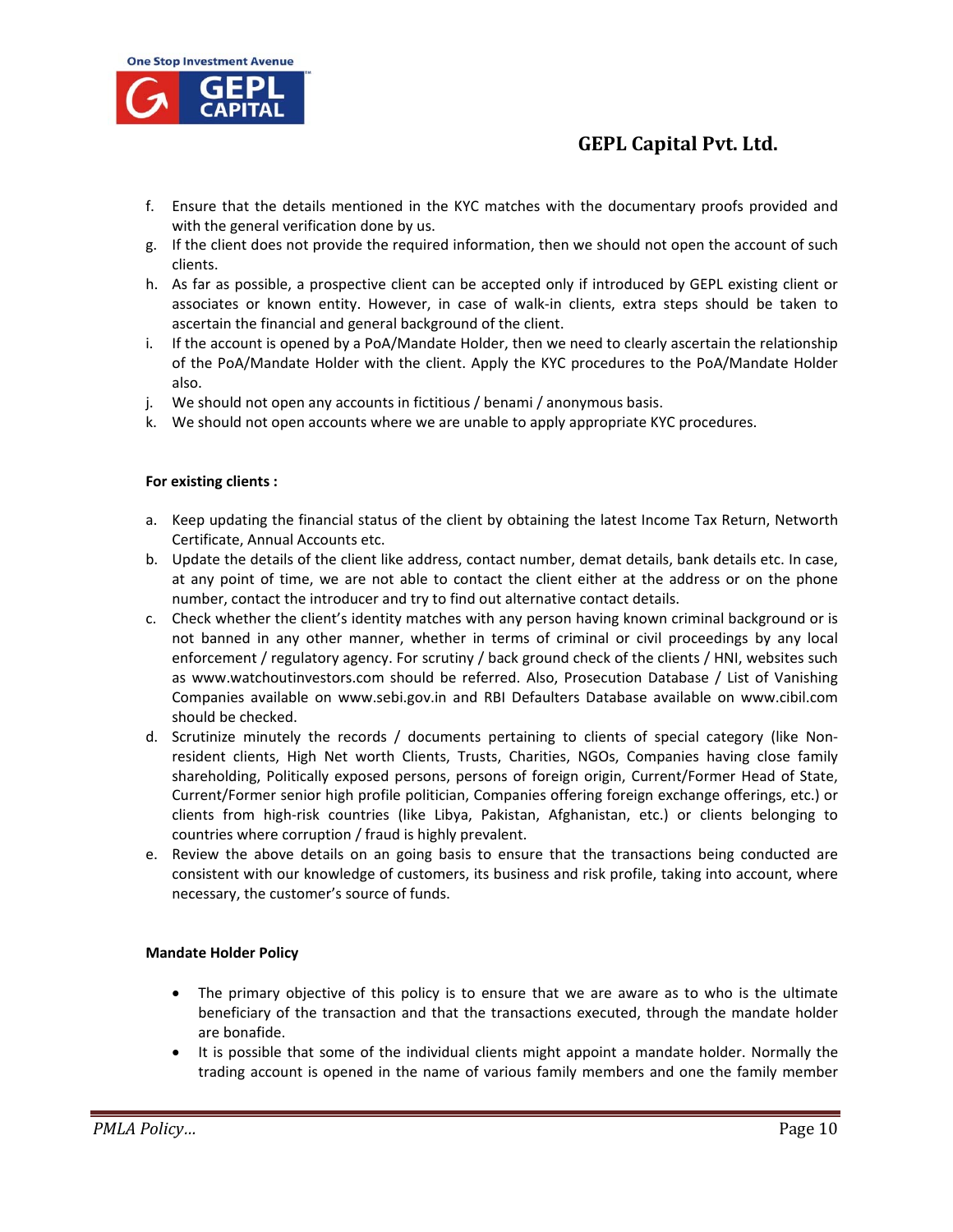

will hold the mandate. Also, in case of some NRI clients who are based abroad, there may be on a PoA/Mandate in favour of a person residing in India.

- Whenever any account is operated by a mandate holder, find out the relationship of the mandate holder with the client, followed by establishing the identity of the mandate holders by obtaining proof of identity and address.
- Do not accept any payment from the account of mandate holder in favour of the client. All the payments have to be received from the client's bank account only for which the PoA holder may or may not have the mandate to operate the bank account. Similarly pay‐out cheques should be issued only in the name of the client and not in the name of the mandate holder.
- In case there is suspicion on the relationship between the mandate holder and the actual client or in case behavior of the mandate holder is suspicious, do take necessary advice from the Business Head.

#### **Roles :**

## **Relationship Manager/ Dealer/ Branch Manager/ Branch Coordinator/ Business Head**

The RM/ Dealer/ BM/ Coordinator should meet the client in person at least once before opening the account at the address given by the client. In the process he may reasonably verify the living standards, source of income, financial status, etc. of the client and ensure that the details mentioned in the CRF (Client Registration Form) matches with the actual status.

If the client is a 'walk‐in client', then the concerned branch official should make independent verification about the background, identity and financial worthiness of the client.

All mandatory proofs of identity, address and financial status of the client must be collected as prescribed by the regulatory authorities, from time to time. The proofs so collected should be verified with the originals. If the prospective client is refusing to provide any information do not forward his/ her account opening form to HO.

IN PERSON VERIFICATION can done by SUB BROKER & Authorised person for their clients respectively.

The Business Head has to be completely satisfied about the background, genuineness and financial status of the client before recommending for opening the account. If required, the Business Head may seek additional information/documents from the client.

If the account is to be handled by a PoA /mandate holder, then find out what is the relationship between the client and the PoA/Mandate holder, establish the identity and background of the client and the PoA/Mandate holder (by obtaining the required documents) and ensure that the PoA/Mandate Holder has the proper authorization.

In case of a corporate account, the officials should ensure that the authorized person has got the required mandate by way of Board Resolution. Also, the identity and background of the authorized person has to be established by obtaining the required documents.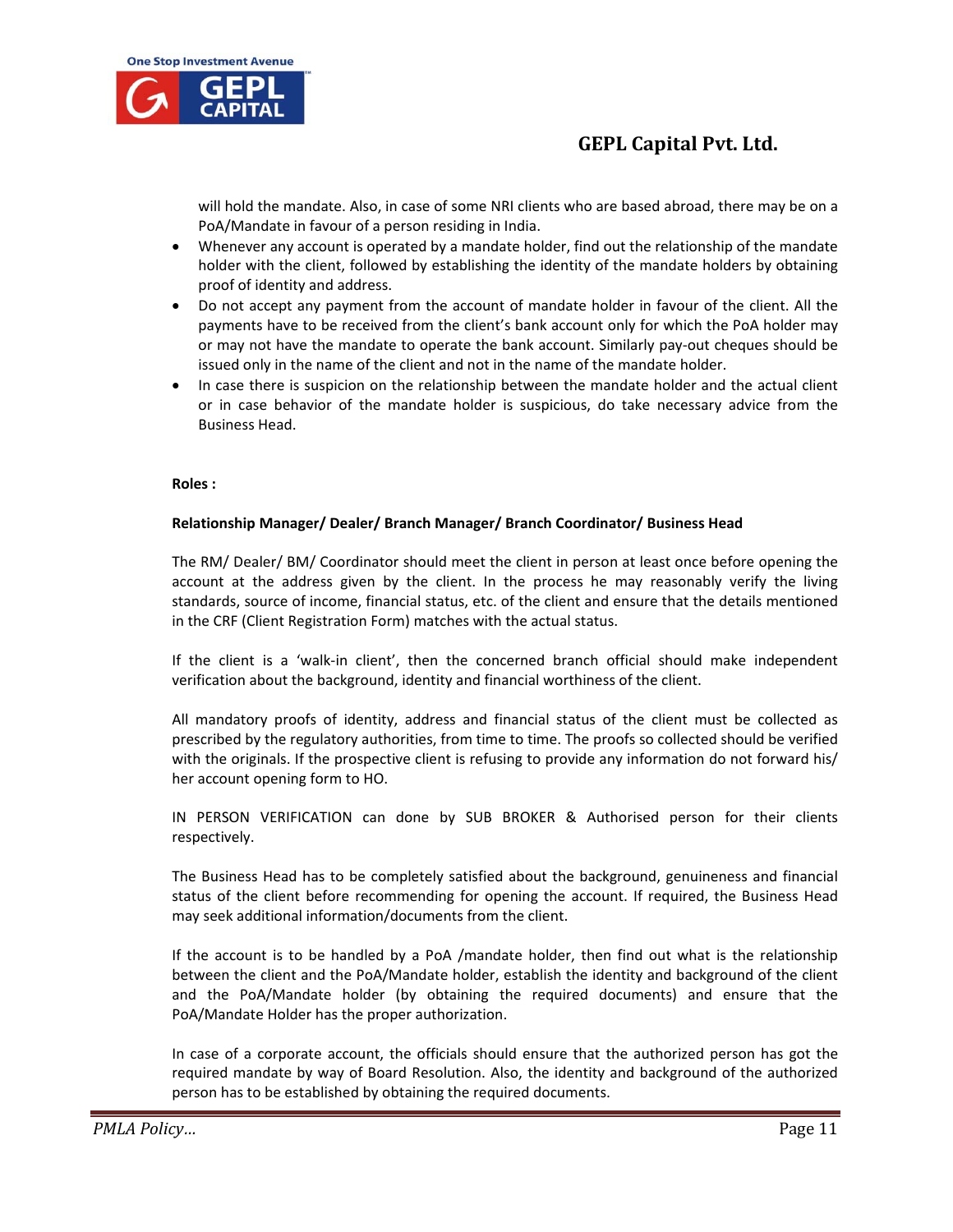

Foreign clients can deal in Indian market only to sell the shares allotted through ESOP or buy/sell as a 'foreign direct investment'. We cannot deal for foreign clients under any other circumstances.

## **Monitoring Of Transactions**

- a. GEPL regular monitors the transactions to identify any deviation in transactions / activity for ensuring effectiveness of the AML procedures.
- b. GEPL shall pay special attention to all unusually large transactions / patterns which appears to have no economic purpose.
- c. GEPL may specify internal threshold limits for each class of client accounts on the basis of various plans and pay special attention to transactions which exceeds these limits
- d. The background including all documents/office records /memorandums/clarifications sought pertaining to such transactions and purpose thereof shall also be examined carefully and findings shall be recorded in writing. Further such findings, records and related documents shall be made available to auditors and also to SEBI/stock exchanges/FIU‐IND/other relevant Authorities, during audit, inspection or as and when required. These records are required to be maintained and preserved for a period of five years from the date of transaction between the client and intermediary as is required under the PMLA.

## **Cash Transactions**

All are requested not to accept cash from the clients whether against obligations or as margin for purchase of securities or otherwise. All payments shall be received from the clients strictly by account payee crossed cheques drawn in favour of GEPL Capital Pvt. Ltd. The same is also required as per SEBI circular no. SMD/ED/IR/3/23321 dated November 18, 1993 and SEBI/MRD/SE/Cir‐33/2003/27/08 dated August 27, 2003.

In case account payee cheques have been received from a bank account other than that captured in records the same can be accepted after ascertaining that the client is the first holder of the account. Only in exceptional cases, bank draft/pay-order may be accepted from the client provided identity of remitter/purchaser written on the draft/pay‐order matches with that of client else obtain a certificate from the issuing bank to verify the same.

## **Reliance on third party for carrying out Client Due Diligence (CDD)**

GEPL may rely on a third party for the purpose of

- a) Identification and verification of the identity of a client and
- b) Determination of whether the client is acting on behalf of a beneficial owner, identification of the beneficial owner and verification of the identity of the beneficial owner. Such third party shall be regulated, supervised or monitored for, and have measures in place for compliance with CDD and record-keeping requirements in line with the obligations under the PML Act.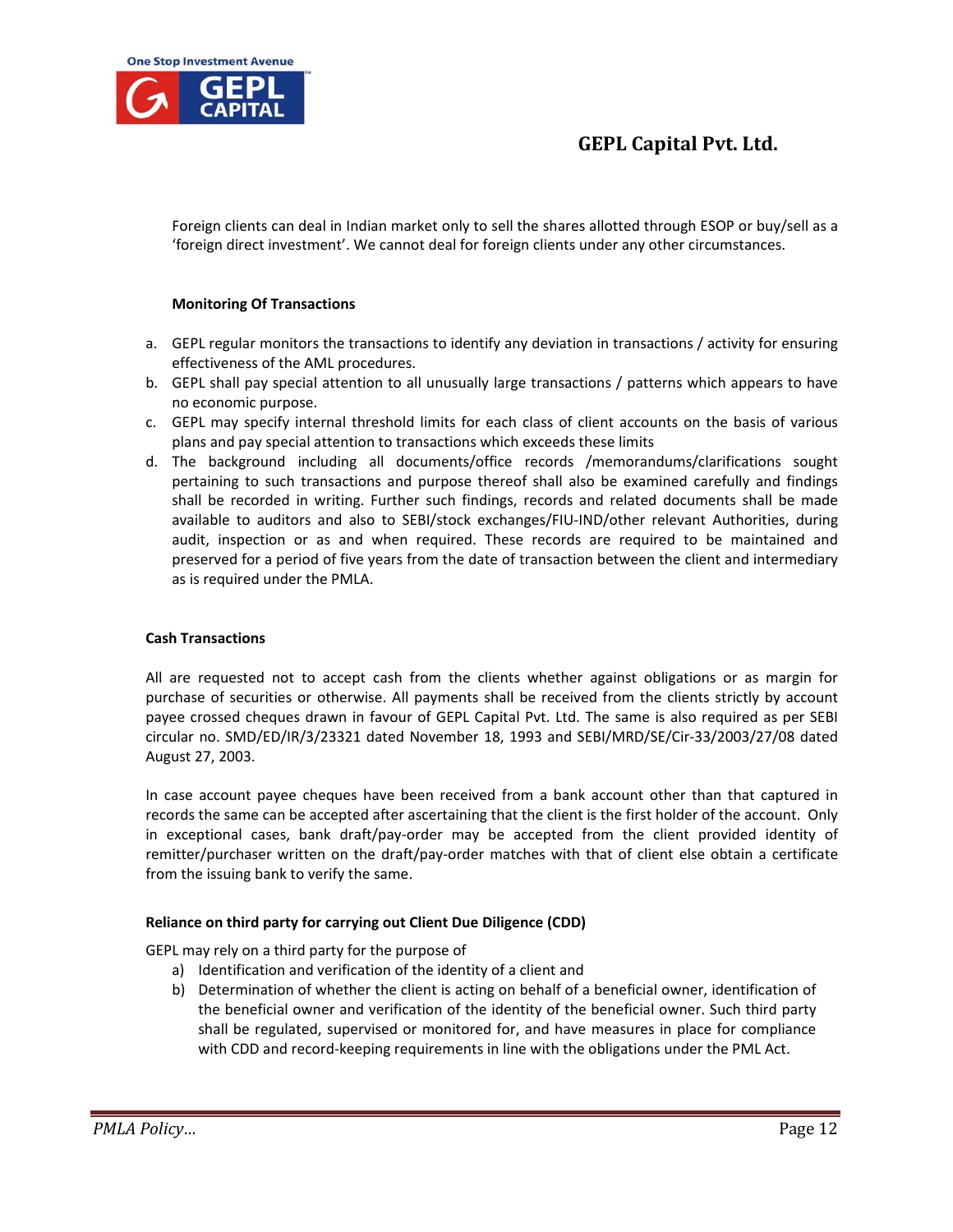

Such reliance shall be subject to the conditions that are specified in Rule 9 (2) of the PML Rules and shall be in accordance with the regulations and circulars/ guidelines issued by SEBI from time to time. Further, it is clarified that GEPL shall be ultimately responsible for CDD and undertaking enhanced due diligence measures, as applicable.

## **Record Keeping**

- GEPL shall ensure compliance with the record keeping requirements contained in the SEBI Act, 1992, Rules and Regulations made there‐under, PMLA as well as other relevant legislation, Rules, Regulations, Exchange Bye‐laws and Circulars.
- More specifically, GEPL shall put in place a system of maintaining proper record of transactions prescribed under Rule 3 of PML Rules as mentioned below:
	- a. all cash transactions of the value of more than ten lakh rupees or its equivalent in foreign currency;
	- b. all series of cash transactions integrally connected to each other which have been individually valued below rupees ten lakh or its equivalent in foreign currency where such series of transactions have taken place within a month and the monthly aggregate exceeds an amount of ten lakh rupees or its equivalent in foreign currency;
	- c. all cash transactions where forged or counterfeit currency notes or bank notes have been used as genuine or where any forgery of a valuable security or a document has taken place facilitating the transactions;
	- d. all suspicious transactions whether or not made in cash and by way of as mentioned in the Rules.

## **Retention of Records:**

The following document retention terms should be observed:

- All necessary records on transactions, both domestic and international, should be maintained at least for the minimum period of ten years (10) from the date of cessation of the transaction.
- Records on customer identification (e.g. copies or records of official identification documents like passports, identity cards, driving licenses or similar documents), account files, books of account and business correspondence should also be kept for the ten years from the date of cessation of the transaction.
- Records shall be maintained in hard and soft copies.
- However, it should be ensured that there is continuity in dealing with the client as normal until told other wise and the client should not be told of the report /suspicion. In exceptional circumstances, consent may not be given to continue to operate the account, and transactions
- Records shall be maintained in hard and soft copies.
- GEPL CAPITAL shall take appropriate steps to evolve an internal mechanism for proper maintenance and preservation of such records and information in a manner that allows easy and quick retrieval of data as and when requested by the competent authorities.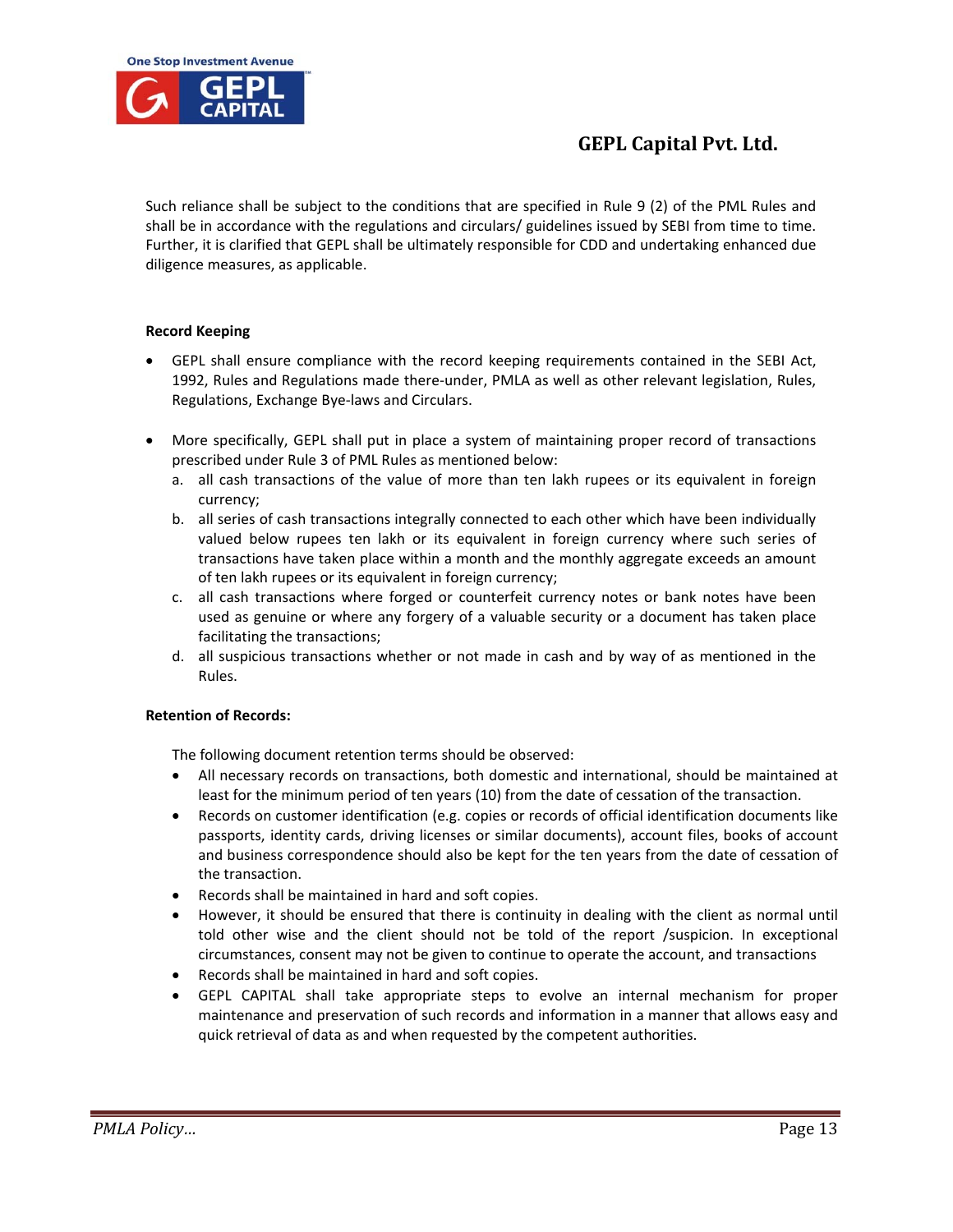

#### *Suspicious transactions Monitoring and Reporting :*

GEPL, on a on‐going basis, should monitor the transactions executed by the client in order to ascertain whether the same is "suspicious" which should be reported to FIU, India. Followings are the Surveillance/ Alerts based on the clients transactions on NSE/BSE/DP and circumstances, which may be in the nature of suspicious transactions.

Suspicious Transactions are those which :

- a. gives rise to reasonable grounds of suspicion that it may involve proceeds of crime
- b. appears to be made in circumstances of unusual or unjustified complexity
- *c.* appears to have no economic rationale or bonafide purpose

## **Criteria For Ascertaining Suspicious Transactions**

- Whether a particular transaction is suspicious or not will depend upon the Client background, details of the transactions, / Identity & Receipt / Payment pattern and other facts and circumstances.
- Clients whose identity verification is difficult which includes non-cooperation of the client also.
- Clients belonging to (or) introduced by persons/entities in high risk countries
- Increase in clients business without justification and Turnover not commensurate with financials
- Unusual large cash deposits
- Overseas receipts/payments of funds with or without instructions to pay in cash transaction
- transfer of proceeds to unrelated parties
- Negotiated trades /Matched trades.
- Relation of the client with the company / directors / promoters
- Unusually large transactions like, clients having traded in scrip/shares of a company over a threshold Quantity /value in a single day and volume in that scrip of that client is above a threshold percentage of the total volume in that scrip of the Exchange.
- Clients making huge and regular losses and are still placing trades/orders and further identifying the sources of funds in such cases.
- Large volume in proprietary account of Sub‐Brokers/Affiliates/Dealer
- Asset management services for Clients where the source of the funds is not clear or not in
- keeping with Clients apparent standing /business activity;
- Clients based in high risk jurisdictions;
- Unusual transactions undertaken by **"Client of special category (CSCs)"**, offshore

## <sup>U</sup>**Records of information reported to the Director, Financial Intelligence Unit – India (FIU – IND):**

GEPL shall maintain and preserve the records of information related to transactions, whether attempted or executed, which are reported to the Director, FIU – IND, as required under Rules 7 and 8 of the PML Rules, for a period of five years from the date of the transaction between the client and **GEPL**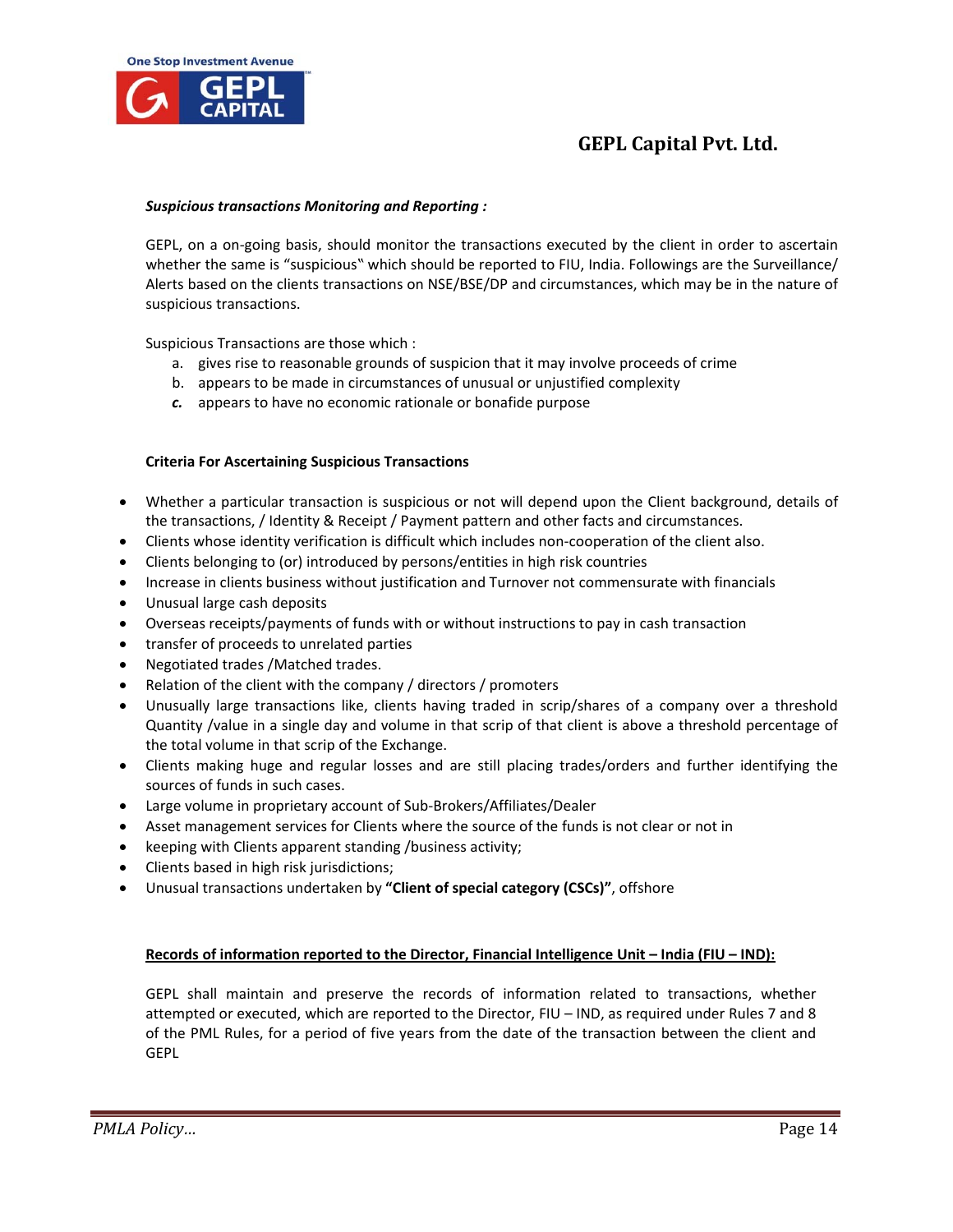

## **List of Designated Individuals/ Entities**

An updated list of individuals and entities which are subject to various sanction measures such as freezing of assets/accounts, denial of financial services etc., as approved by the Security Council Committee established pursuant to various United Nations' Security Council Resolutions (UNSCRs) can be accessed at its website at http://www.un.org/sc/committees/1267/consolist.shtml.

GEPL shall ensure that accounts are not opened in the name of anyone whose name appears in said list. GEPL shall continuously scan all existing accounts to ensure that no account is held by or linked to any of the entities or individuals included in the list. Full details of accounts bearing resemblance with any of the individuals/entities in the list shall immediately be intimated to SEBI and FIU‐IND.

## **Procedure for freezing of funds, financial assets or economic resources or related services**

Section 51A of the Unlawful Activities (Prevention) Act, 1967 (UAPA), relating to the purpose of prevention of, and for coping with terrorist activities was brought into effect through UAPA Amendment Act, 2008. In this regard, the Central Government has issued an Order dated August 27, 2009 detailing the procedure for the implementation of Section 51A of the UAPA.

Under the aforementioned Section, the Central Government is empowered to freeze, seize or attach funds and other financial assets or economic resources held by, on behalf of, or at the direction of the individuals or entities listed in the Schedule to the Order, or any other person engaged in or suspected to be engaged in terrorism. The Government is also further empowered to prohibit any individual or entity from making any funds, financial assets or economic resources or related services available for the benefit of the individuals or entities listed in the Schedule to the Order or any other person engaged in or suspected to be engaged in terrorism.

GEPL shall ensure effective and expeditious implementation of the procedure laid down in the UAPA Order dated August 27, 2009.

## <sup>U</sup>**Reporting to Financial Intelligence Unit‐India**

In terms of the PML Rules, GEPL is required to report information relating to cash and suspicious transactions to the Director, Financial Intelligence Unit‐India (FIU‐IND) at the following address: Director, FIU‐IND, Financial Intelligence Unit‐India, 6th Floor, Hotel Samrat, Chanakyapuri, New Delhi‐110021. Website: http://fiuindia.gov.in

GEPL shall carefully go through all the reporting requirements and formats that are available on the website of Financial Intelligence Unit–India under the Section Obligation of Reporting Entity – Furnishing Information – Reporting Format. (https://fiuindia.gov.in/files/downloads/Filing\_Information.html).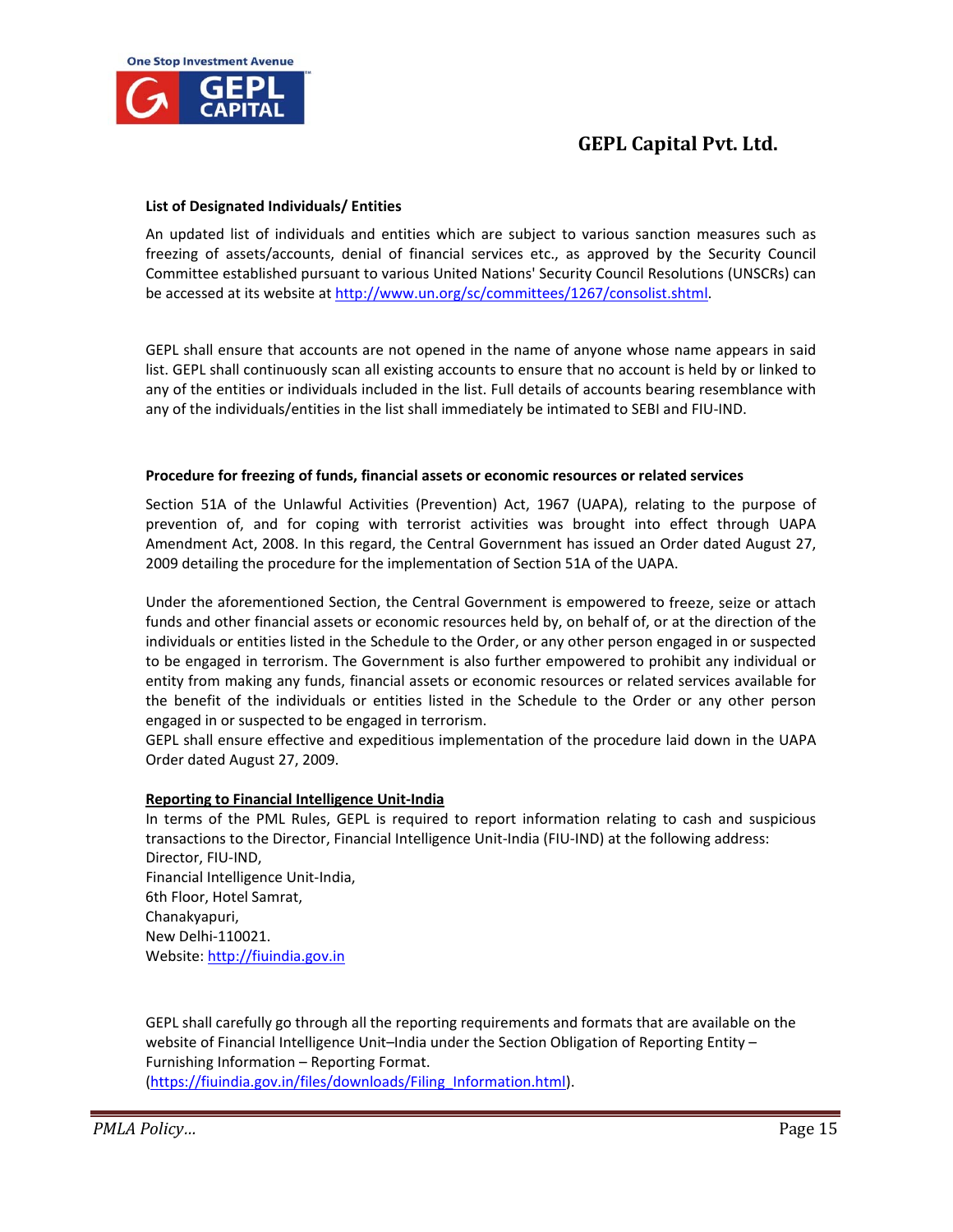

These documents contain detailed directives on the compilation and manner/procedure of submission of the reports to FIU‐IND. The related hardware and technical requirement for preparing reports, the related data files and data structures thereof are also detailed in these documents While detailed instructions for filing all types of reports are given in the instructions part of the related formats.

GEPL shall adhere to the following:

- a. The Cash Transaction Report (CTR) (wherever applicable) for each month shall be submitted to FIU‐IND by 15th of the succeeding month.
- b. The Suspicious Transaction Report (STR) shall be submitted within 7 days of arriving at a conclusion that any transaction, whether cash or non-cash, or a series of transactions integrally connected are of suspicious nature. The Principal Officer shall record his reasons for treating any transaction or a series of transactions as suspicious. It shall be ensured that there is no undue delay in arriving at such a conclusion.
- c. The Non‐Profit Organization Transaction Reports (NTRs) for each month shall be submitted to FIU‐IND by 15th of the succeeding month.
- d. The Principal Officer will be responsible for timely submission of CTR, STR and NTR to FIU‐IND;
- e. Utmost confidentiality shall be maintained in filing of CTR, STR and NTR to FIU‐IND.
- f. No nil reporting needs to be made to FIU-IND in case there are no cash/ suspicious/ non  $$ profit organization transactions to be reported.

GEPL shall not put any restrictions on operations in the accounts where an STR has been made. GEPL and its directors, officers and employees (permanent and temporary) shall be prohibited from disclosing ("tipping off") the fact that a STR or related information is being reported or provided to the FIU-IND. This prohibition on tipping off extends not only to the filing of the STR and/ or related information but even before, during and after the submission of an STR. Thus, it shall be ensured that there is no tipping off to the client at any level. It is clarified that the GEPL irrespective of the amount of transaction and/or the threshold limit envisaged for predicate offences specified in part B of Schedule of PMLA, 2002, shall file STR if GEPL has reasonable grounds to believe that the transactions involve proceeds of crime.

## **Designation of officers for ensuring compliance with provisions of PMLA**

## **Appointment of a Principal Officer:**

To ensure that GEPL properly discharges its legal obligations to report suspicious transactions to the authorities, the Principal Officer would act as a central reference point in facilitating onward reporting of suspicious transactions and for playing an active role in the identification and assessment of potentially suspicious transactions and shall have access to and be able to report to senior management at the next reporting level or the Board of Directors.

Mr. Vivek Gupta, who is the wholetime Director of GEPL is appointed as Principal Officer The details of his appointment has been intimated to the Financial Intelligence Unit, India (FIU - IND). Mr. Vivek Gupta is also appointed as the Money Laundering Control Officer of GEPL .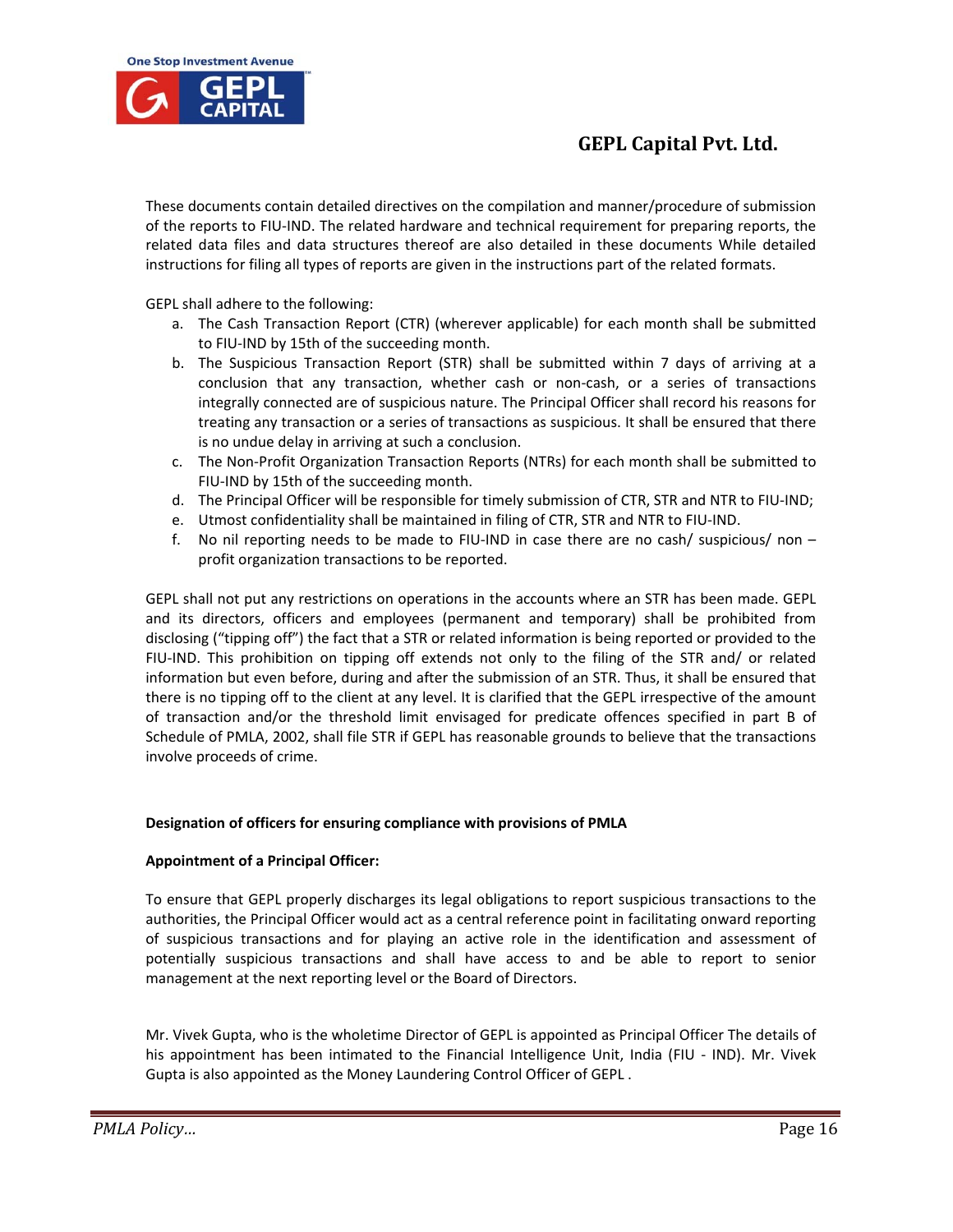

## **Appointment of a Designated Director:**

**One Stop Investment Avenue** 

In addition to the existing requirement of designation of a Principal Officer, GEPL shall also designate a person as a 'Designated Director'.

"Designated director means a person designated by the reporting entity to ensure overall compliance with the obligations imposed under chapter IV of the Act and the Rules and includes –

a) the Managing Director or a Whole‐Time Director duly authorizes by the Board of Directors if the reporting entity is a company,

b) the managing partner if the reporting entity is a partnership firm,

c) the proprietor if the reporting entity is a proprietorship firm,

d) the managing trustee if the reporting entity is a trust,

e) a person or individual, as the case may be, who controls and manages the affairs of the reporting entity if the reporting entity is an unincorporated association or a body of individuals, and

f) such other person or class of persons as may be notified by the Government if the reporting entity does not fall in any of the categories above."

In terms of Section 13 (2) of the PMLA, the Director, FIU – IND can take appropriate action, including levying monetary penalty, on the Designated Director for failure of GEPL to comply with any of its AML/CFT obligations.

## **Employees' Hiring/Employee's Training/ Investor Education**

## **Hiring of Employees**

GEPL shall have adequate screening procedures in place to ensure high standards when hiring employees. They shall identify the key positions within its own organization structures having regard to the risk of money laundering and terrorist financing and the size of their business and ensure the employees taking up such key positions are suitable and competent to perform their duties.

## **Employees' Training**

GEPL will have an ongoing employee training programme so that the members of the staff are adequately trained in AML and CFT procedures. Training requirements shall have specific focuses for frontline staff, back office staff, compliance staff, risk management staff and staff dealing with new clients. It is crucial that all those concerned fully understand the rationale behind these directives, obligations and requirements, implement them consistently and are sensitive to the risks of their systems being misused by unscrupulous elements.